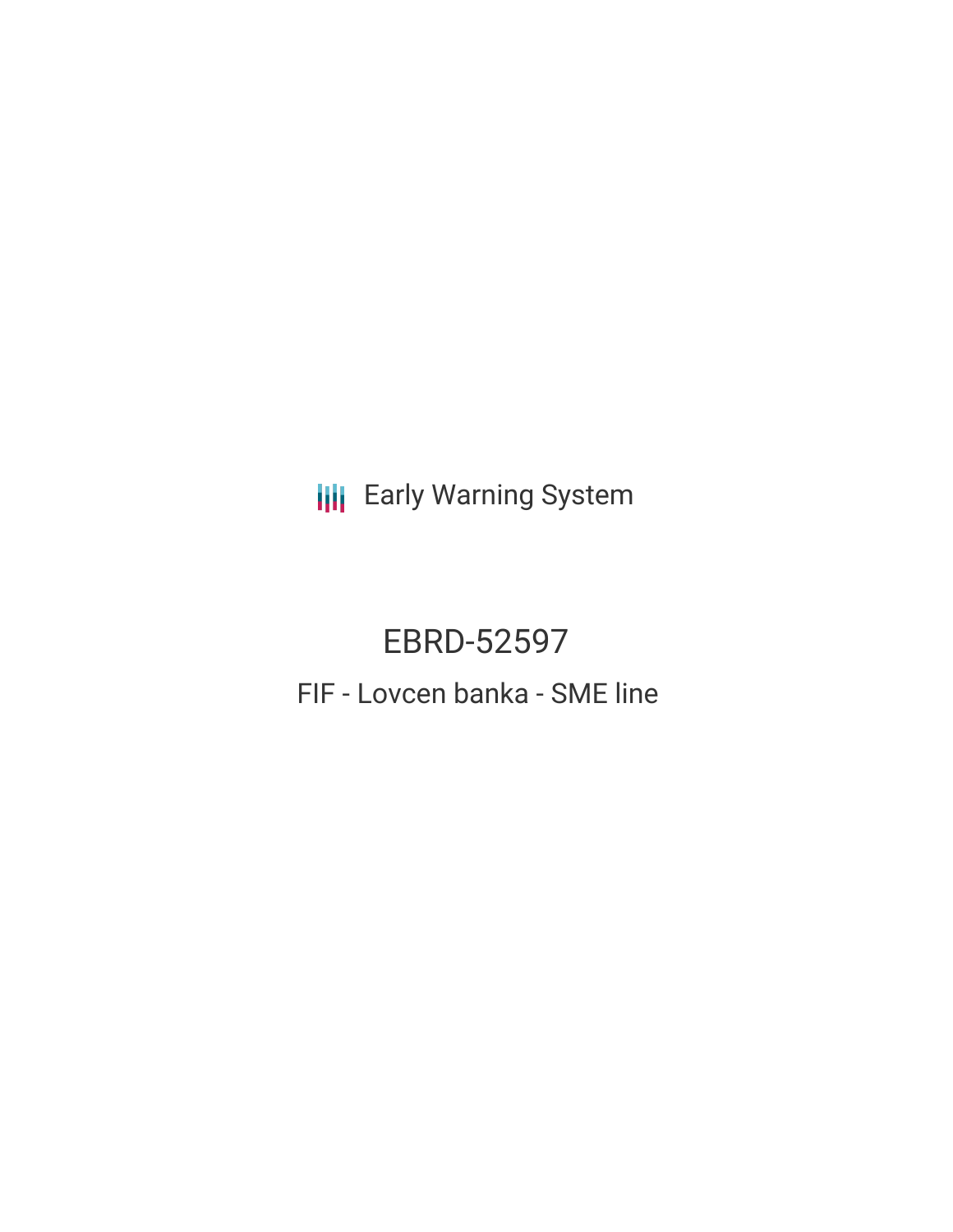

# **Quick Facts**

| <b>Countries</b>               | Montenegro                                              |
|--------------------------------|---------------------------------------------------------|
| <b>Financial Institutions</b>  | European Bank for Reconstruction and Development (EBRD) |
| <b>Status</b>                  | Approved                                                |
| <b>Bank Risk Rating</b>        | FI                                                      |
| <b>Voting Date</b>             | 2021-10-19                                              |
| <b>Borrower</b>                | LOVCEN BANKA AD                                         |
| <b>Sectors</b>                 | Finance                                                 |
| <b>Investment Type(s)</b>      | Loan                                                    |
| <b>Investment Amount (USD)</b> | $$4.22$ million                                         |
| <b>Project Cost (USD)</b>      | \$4.22 million                                          |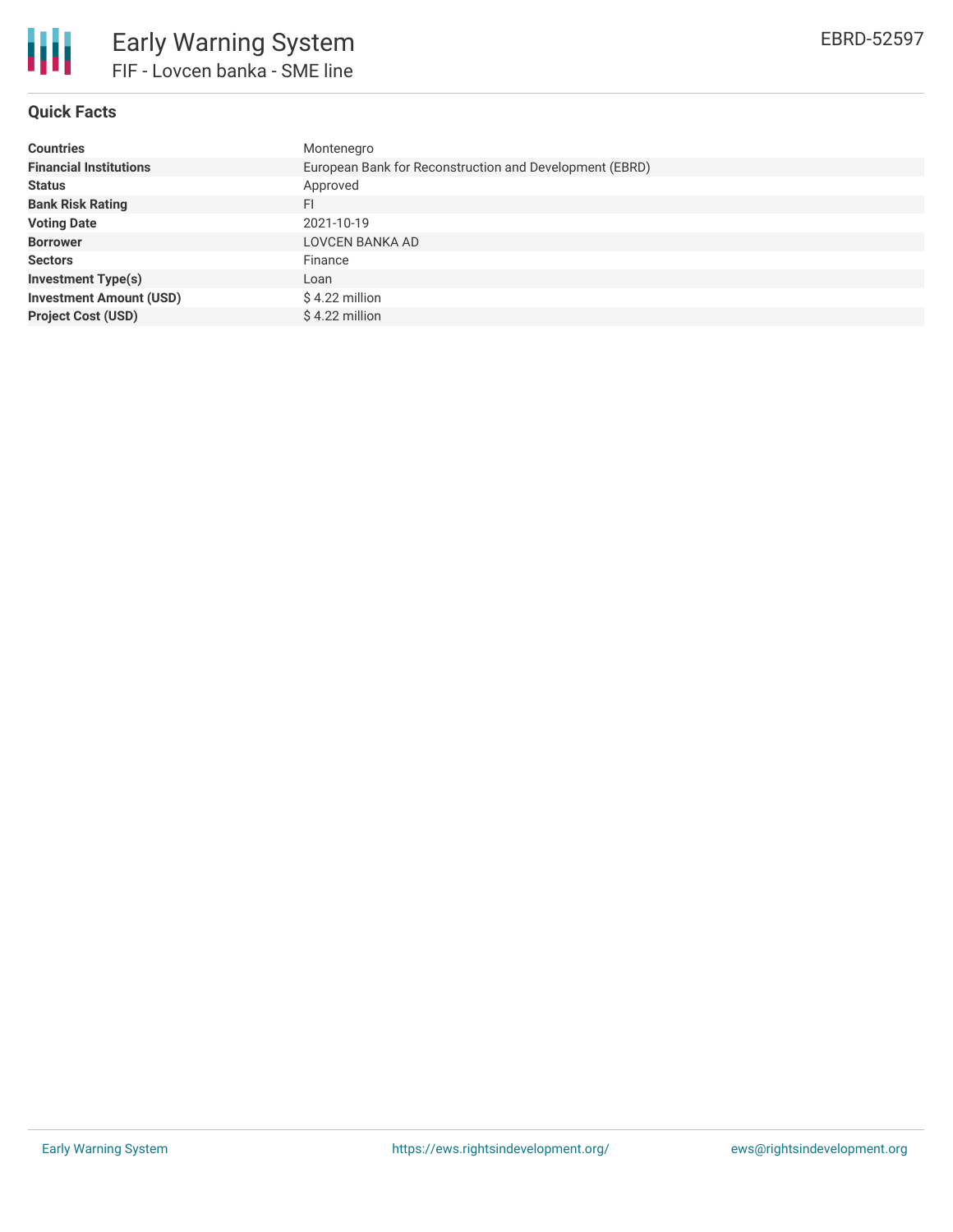

### **Project Description**

According to the bank website, the project consists of a provision of a senior unsecured loan to Lovcen Banka ("LB") of EUR 4 million under the Financial Intermediaries Framework ("FIF") for on-lending to small and medium enterprises (SMEs) in Montenegro.

The proposed project will improve access to finance for SMEs, which are the main source of employment in the private sector and a major contributor to the economy in Montenegro. The bank is successfully implementing a SME-focused strategy and well-positioned to provide much needed financing to smaller businesses in the country via its regional branch network. The focus will also be on lending in the regions outside the capital Podgorica and attracting new SME clients.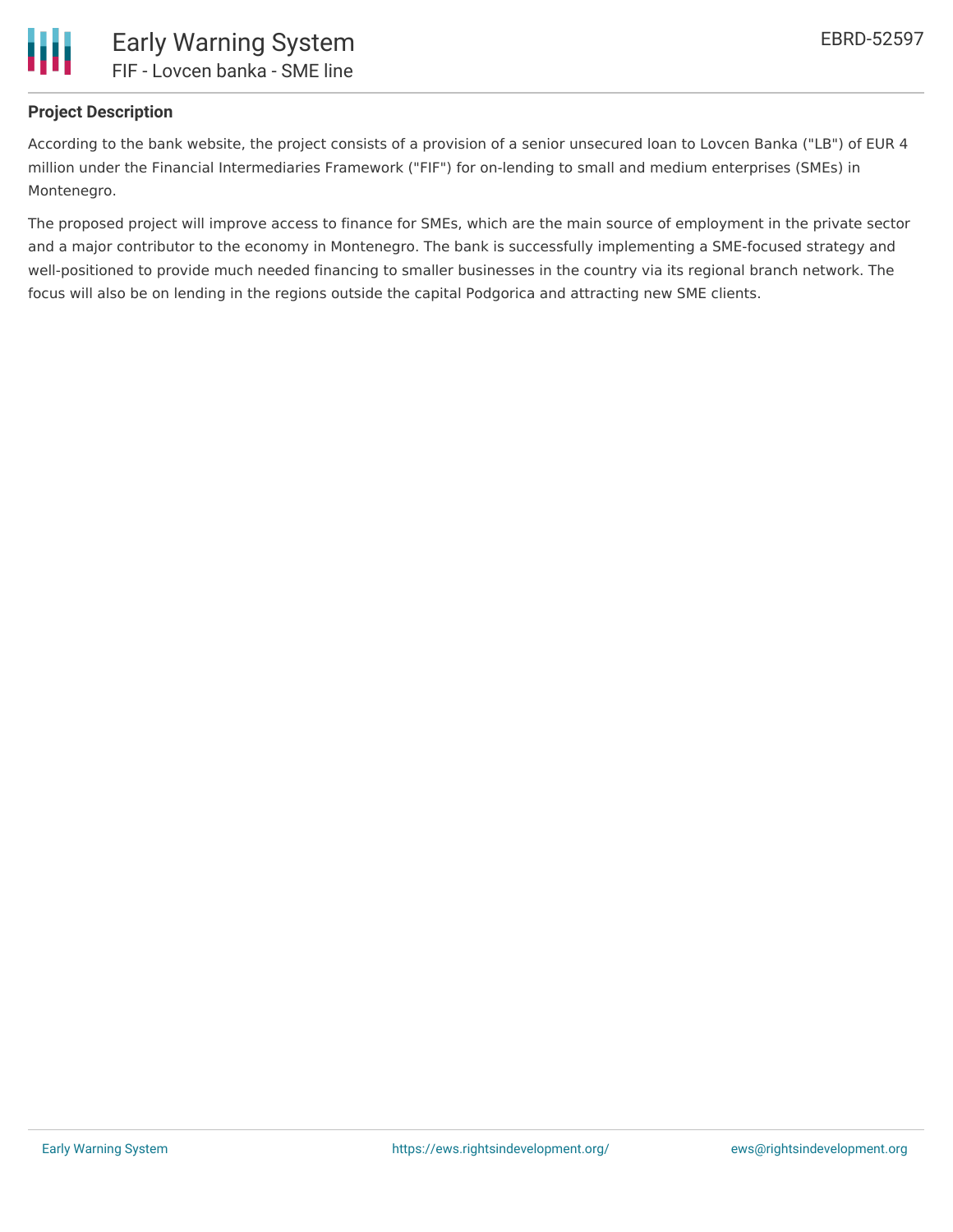#### **Investment Description**

European Bank for Reconstruction and Development (EBRD)

# **Financial Intermediary**

Financial Intermediary: A commercial bank or financial institution that receives funds from a development bank. A financial intermediary then lends these funds to their clients (private actors) in the form of loans, bonds, guarantees and equity shares. Financial intermediaries include insurance, pension and equity funds. The direct financial relationship is between the development bank and the financial intermediary.

[LOVCEN](file:///actor/7751/) BANKA AD (Financial Intermediary)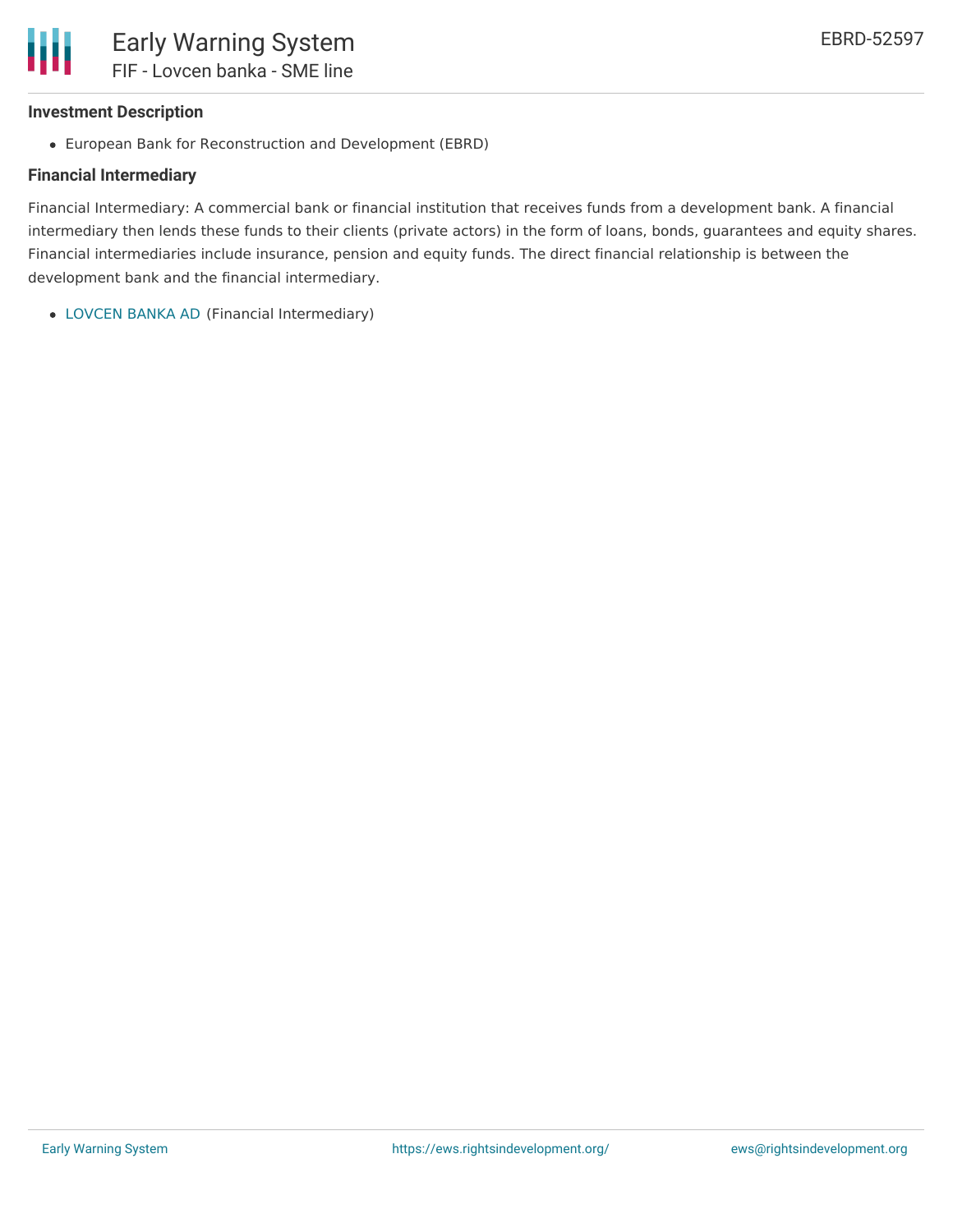

# **Contact Information**

COMPANY CONTACT INFORMATION

Marijana Scekic Marijana.scekic@lovcenbanka.me +382 20 205 410 +382 20 205 411 www.lovcenbanka.me Dzordza Vasingtona 56/I, 81000, Podgorica Montenegro

#### ACCESS TO INFORMATION

You can request information by emailing: accessinfo@ebrd.com or by using this electronic form: https://www.ebrd.com/eform/information-request

#### ACCOUNTABILITY MECHANISM OF EBRD

The Project Complaint Mechanism (PCM) is the independent complaint mechanism and fact-finding body for people who have been or are likely to be adversely affected by an European Bank for Reconstruction and Development (EBRD)-financed project. If you submit a complaint to the PCM, it may assess compliance with EBRD's own policies and procedures to prevent harm to the environment or communities or it may assist you in resolving the problem that led to the complaint through a dialogue with those implementing the project. Additionally, the PCM has the authority to recommend a project be suspended in the event that harm is imminent.

You can contact the PCM at: pcm@ebrd.com or you can submit a complaint online using an online form at: http://www.ebrd.com/eform/pcm/complaint\_form?language=en

You can learn more about the PCM and how to file a complaint at: http://www.ebrd.com/work-with-us/project-finance/projectcomplaint-mechanism.html